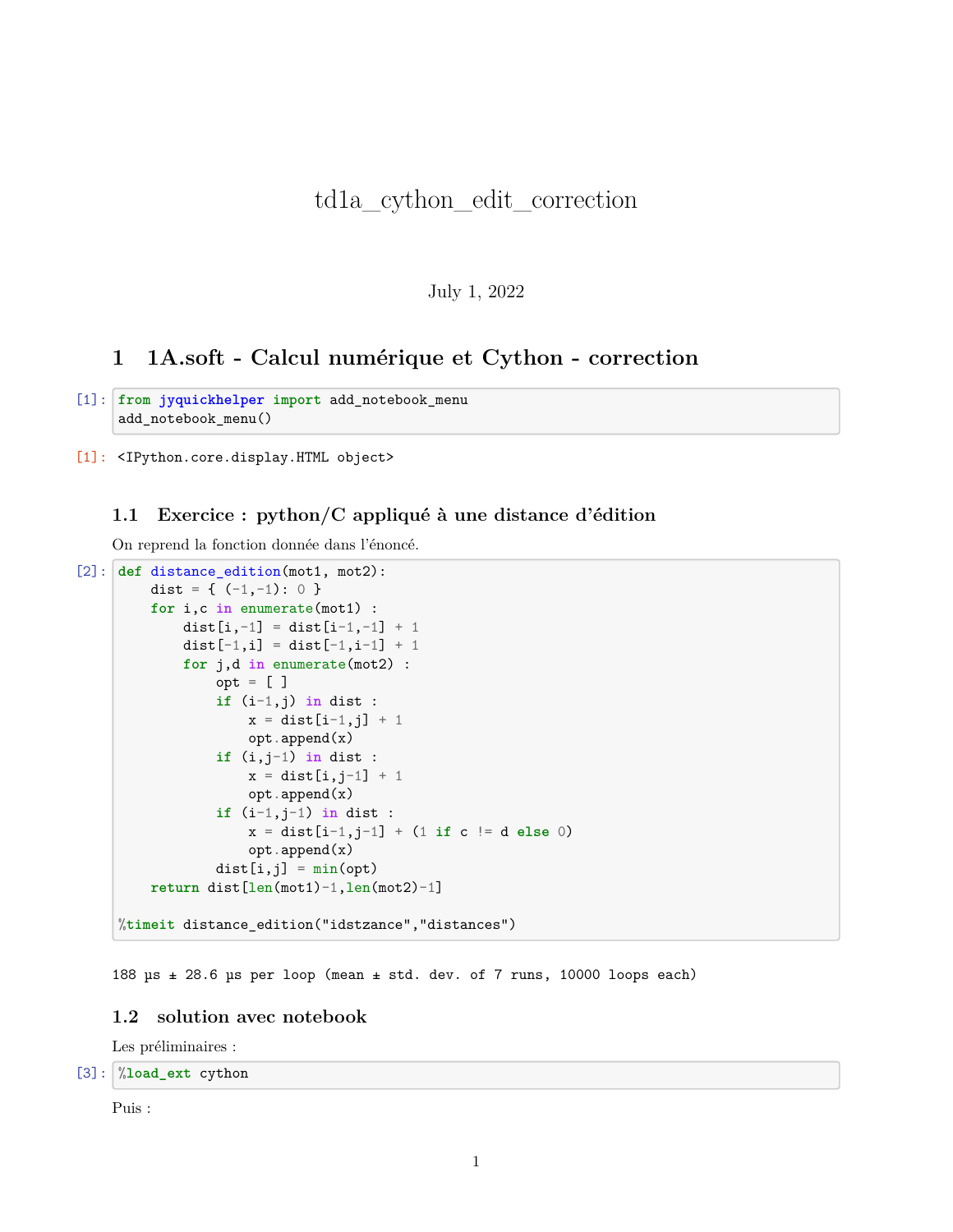```
[4]: %%cython --annotate
     cimport cython
     def cidistance_edition(str mot1, str mot2):
         cdef int dist [500][500]
         cdef int cost, c
         cdef int 11 = len(mot1)cdef int 12 = len(mot2)dist[0][0] = 0for i in range(l1):
             dist[i+1][0] = dist[i][0] + 1dist[0][i+1] = dist[0][i] + 1for j in range(l2):
                  cost = dist[i][j+1] + 1c = dist[i+1][j] + 1if c < \text{cost} : \text{cost} = cc = dist[i][j]if mot1[i] != mot2[j] : c += 1
                 if c < \text{cost} : \text{cost} = cdist[i+1][j+1] = costcost = dist[11][12]return cost
```
[4]: <IPython.core.display.HTML object>

```
[5]: | mot1, mot2 = "idstzance", "distances"
     %timeit cidistance_edition(mot1, mot2)
```
16.9  $\mu s$   $\pm$  3.47  $\mu s$  per loop (mean  $\pm$  std. dev. of 7 runs, 10000 loops each)

**1.3 solution sans notebook**

```
[6]: import sys
     from pyquickhelper.loghelper import run_cmd
     code = """"def cdistance_edition(str mot1, str mot2):
         cdef int dist [500][500]
         cdef int cost, c
         cdef int 11 = len(mot1)cdef int 12 = len(mot2)dist[0][0] = 0for i in range(l1):
             dist[i+1][0] = dist[i][0] + 1dist[0][i+1] = dist[0][i] + 1for j in range(l2):
                 cost = dist[i][j+1] + 1c = dist[i+1][j] + 1if c < \text{cost} : \text{cost} = cc = dist[i][j]if mot1[i] != mot2[j] : c += 1
```